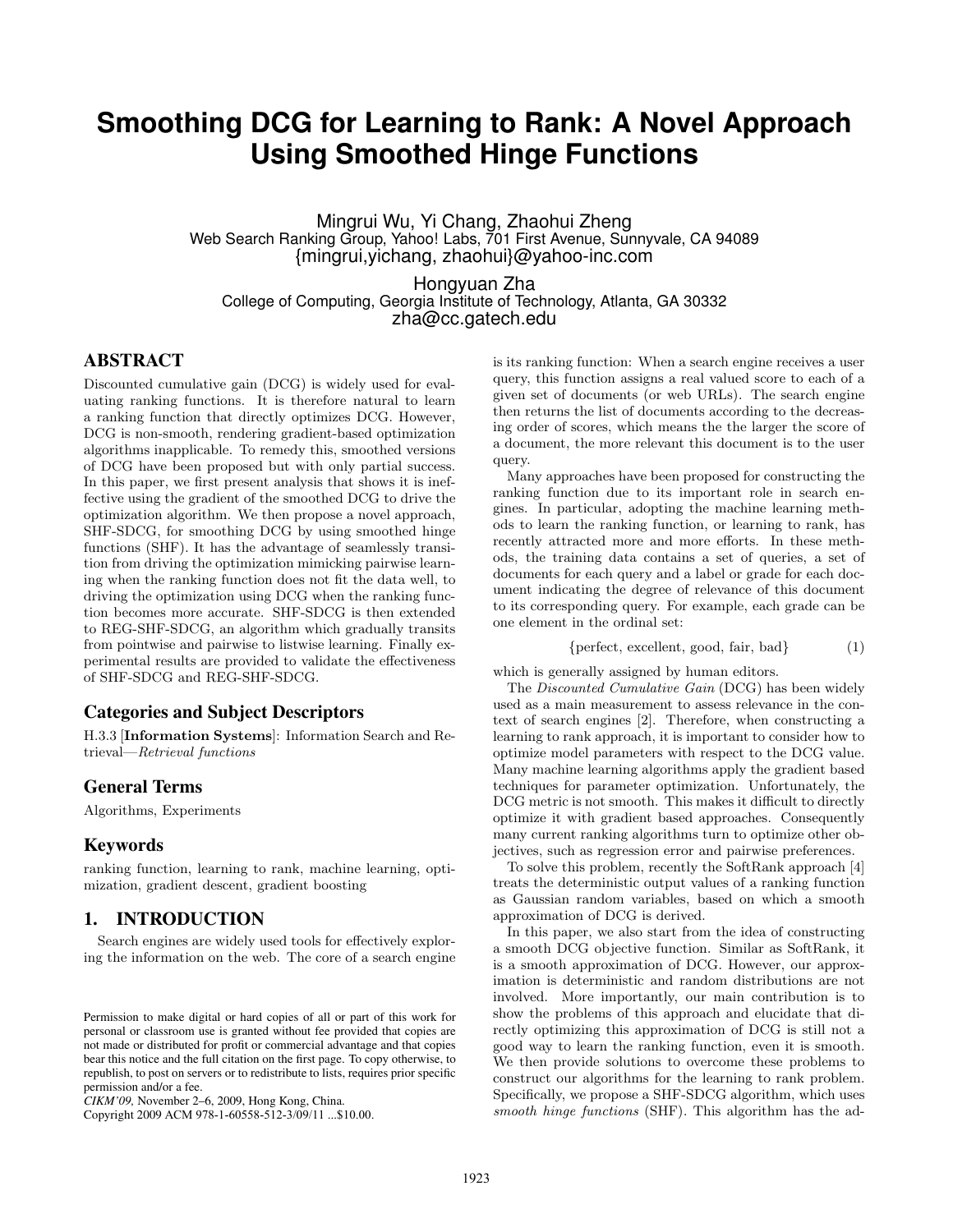vantage of seamlessly transition from driving the optimization mimicking pairwise learning when the ranking function does not fit the data well, to driving the optimization using DCG when the ranking function becomes more accurate. Then SHF-SDCG is further improved and extended to REG-SHF-SDCG, which firstly reaches a reasonably well solution by regression.

The remaining of this paper is organized as follows. In section 2, we formulate a smooth DCG objective, which is the start of our approach. Section 3 is the main part, which explains the problems of learning a ranking function by directly optimizing this approximation of DCG, even it is smooth. And we provide our solutions to these problems which lead to two ranking algorithms SHF-SDCG and REG-SHF-SDCG. Experimental results are provided in section 4 and we conclude the paper in the last section.

### 2. SMOOTHING DCG

#### 2.1 DCG Metrics

For one query, and a list of  $n$  documents, suppose the relevance grade of the  $i$ -th document with respect to this query is  $y_i$ , then the DCG is defined as

DCG@k = 
$$
\sum_{i=1}^{n} \frac{2^{y_i} - 1}{\log_2(1 + r_i)} W_k(r_i)
$$
 (2)

In equation (2),  $r_i$  is the rank of the *i*-th document, *k* is a positive integer, while the weight function  $W_k(r_i)$  equals 1 if  $r_i \leq k$ , and 0 otherwise. Another widely used DCG metric is the Normalized DCG (NDCG) [2], which is defined as

$$
NDCG@k = DCG@k/Z \tag{3}
$$

where  $Z$  is the normalization factor such that the perfect ranking of the list gives an NDCG value of 1.

In the following, we will focus on DCG@k metric to derive our ranking algorithm. But our approach can be straightforwardly applied to NDCG@k.

#### 2.2 A Basic Smooth DCG Objective

In (2), the rank value  $r_i$  can be approximated as  $r_i \approx$ In (2), the rank value  $r_i$  can be approximated as  $r_i \approx 1 + \sum_{j \neq i} H(o_i - o_j)$ , where  $o_i$  and  $o_j$  are the output values for document i and j of the ranking function, and  $H(\cdot)$  is the step function,  $\overline{a}$ 

$$
H(x) = \begin{cases} 1 & \text{if } x < 0\\ 0.5 & \text{if } x = 0\\ 0 & \text{otherwise} \end{cases}
$$
 (4)

The sigmoid function  $G_{\alpha}(\cdot)$  can be adopted as a smooth approximation of the step function  $H(\cdot)$ :

$$
G_{\alpha}(x) = \frac{1}{1 + \exp(\alpha x)}
$$
 (5)

where  $\alpha > 0$  is a parameter. Based on  $G_{\alpha}(\cdot)$ , we can build smooth approximations for  $r_i$  and  $W_k(\cdot)$ :

$$
\hat{r}_i = 1 + \sum_{j \neq i} G_{\alpha} (o_i - o_j) \tag{6}
$$

$$
\hat{W}_k(x) = G_\beta(x-k) \tag{7}
$$

Now we can define a smooth approximation of DCG@k:

$$
SDCG@k = \sum_{i=1}^{n} \frac{S(y_i)}{\log_2(1+\hat{r}_i)} \hat{W}_k(\hat{r}_i)
$$
(8)

where  $\hat{r}_i$  and  $\hat{W}_k$  are defined in (6) and (7) respectively. Clearly SDCG@k is smooth and can be readily optimized by gradient based algorithms. In particular, we adopt the Gradient Boosting Tree [1] GBT approach to optimize it.

#### 3. SHF-SDCG AND REG-SHF-SDCG

In this section, We will carry out a careful analysis of the gradient of the SDCG objective to pinpoint some of its problems, which result in our proposed ranking algorithms.

#### 3.1 SHF-SDCG

To facilitate the discussion, we consider a simple situation where there are only two documents  $x_1$  and  $x_2$  for a query, with relevance grades  $y_1$  and  $y_2$  respectively.

Let  $o_i$  denote the output value of the ranking function for document  $\mathbf{x}_i$  ( $i = 1, 2$ ). First we investigate the gradient of the SDCG objective with respect to  $o_i$ :

$$
\frac{\partial \text{SDCG@k}}{\partial o_i} = \frac{\partial \text{SDCG@k}}{\partial \hat{r}_1} \frac{\partial \hat{r}_1}{\partial o_i} + \frac{\partial \text{SDCG@k}}{\partial \hat{r}_2} \frac{\partial \hat{r}_2}{\partial o_i} \qquad (9)
$$

where  $\frac{\partial \hat{r}_j}{\partial o_i}$  is calculated as

$$
\frac{\partial \hat{r}_j}{\partial o_i} = \frac{\partial G_{\alpha}(\eta(o_1 - o_2))}{\partial o_i}, \quad 1 \le i, j \le 2 \tag{10}
$$

where  $\eta = 1$  if  $j = 1$ , and -1 otherwise.

From Figure 1, we can see that the curve of  $G_{\alpha}(x)$  is flat, i.e. the gradient value of close to 0, when the absolute value of  $x$  is large, and it has relatively larger values when  $x$  is close to 0. Suppose  $y_2 < y_1$  and at a certain *Gradient Descent* GD iteration, the ranking function gives the wrong order for this two documents, i.e.  $o_2 > o_1$ . Based on (10) and Figure 1, we can see that the a larger value of  $o_2 - o_1$  can lead to gradient values  $\frac{\partial \hat{r}_j}{\partial o_i}$  close to 0. Therefore correcting the order of these two documents is difficult since  $o_2 - o_1$  will be changed very little by the current GD iteration. This is not desirable since we hope in each iteration we can focus more on those incorrectly ranked pairs and correct them quickly.

Even worse, from (10) we can see that,

$$
\frac{\partial \hat{r}_1}{\partial o_i} = -\frac{\partial \hat{r}_2}{\partial o_i}, \quad i = 1, 2 \tag{11}
$$

Therefore the two terms on the right hand side of (9) give opposite updating directions for  $o_i$ ,  $i = 1, 2$ , which means that the optimization procedure is quite inefficient. By investigating the above simple case, we can see that even though the SDCG objective is smooth, directly optimizing this objective is not effective since correcting wrongly ranked pairs requires many optimization iterations. To overcome this problem, we propose to modify the calculation of  $\hat{r}_1$  and  $\hat{r}_2$  as follows:

$$
\hat{r}_1 = 1 + A_{\alpha}(o_1 - o_2) \tag{12}
$$

$$
\hat{r}_2 = 1 + B_\alpha (o_2 - o_1) \tag{13}
$$

where

and

$$
A_{\alpha}(x) = \begin{cases} G_{\alpha}(x) & \text{if } x \ge 0\\ 0.5 + \frac{\alpha}{4}x & \text{otherwise} \end{cases}
$$
 (14)

 $B_{\alpha}(x) = 1 + A_{\alpha}(-x)$  (15)

It is interesting to note that  $A_{\alpha}(x)$  and  $B_{\alpha}(x)$  can be considered as a smoothed version of the hinge functions.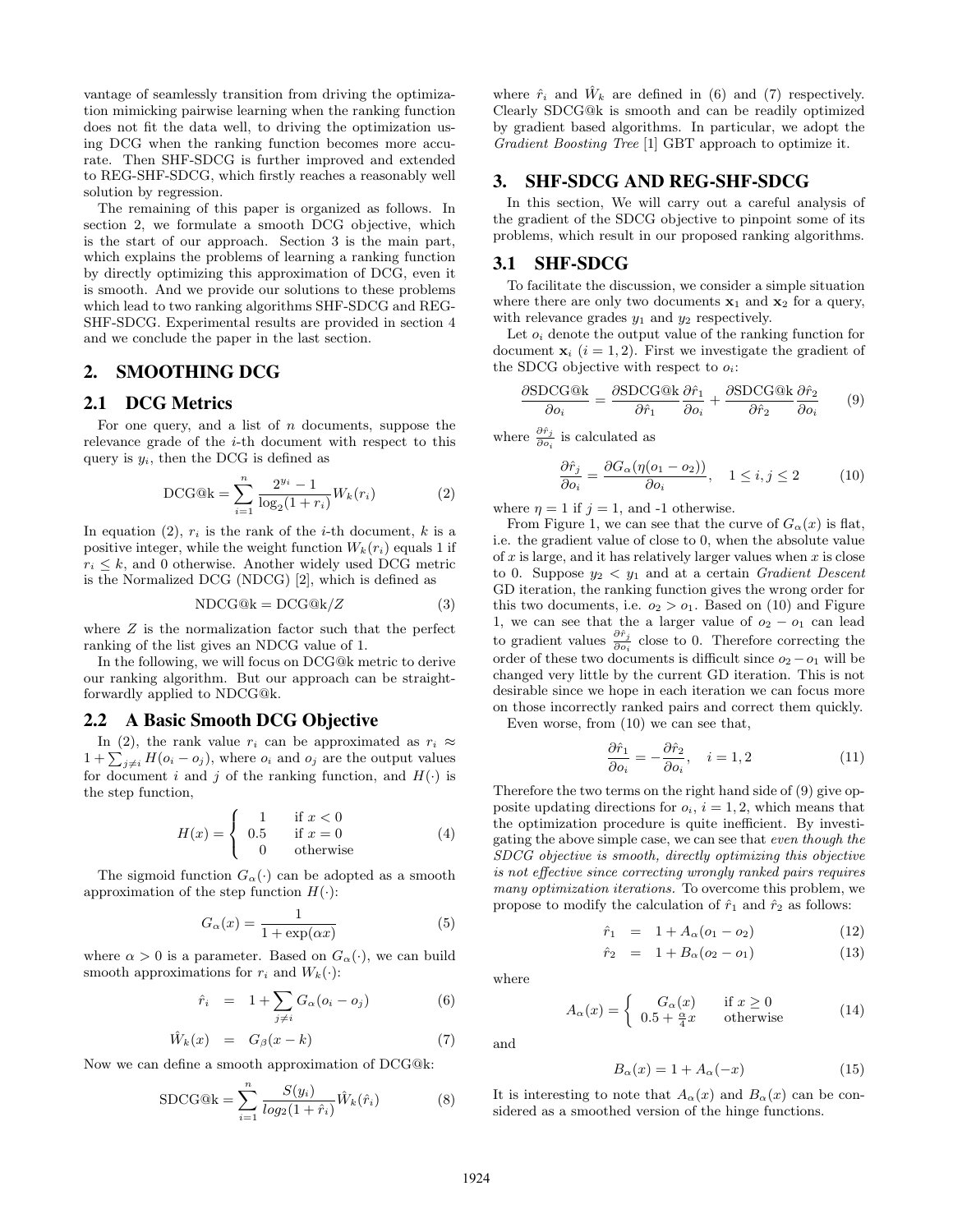

Figure 1:  $G_{\alpha}(x)$ ,  $A_{\alpha}(x)$  and  $B_{\alpha}(x)$ 

The figure of the three functions  $G_{\alpha}(\cdot)$  with  $A_{\alpha}(\cdot)$  and  $B_{\alpha}(\cdot)$  are displayed in Figure 1. Based on (14) and (15), we can see that when  $o_2 > o_1$ , we have:

$$
\left|\frac{\partial \hat{r}_j}{\partial o_i}\right| = \frac{\alpha}{4} \quad \text{and} \quad \frac{\partial \hat{r}_1}{\partial o_i} = \frac{\partial \hat{r}_2}{\partial o_i} \tag{16}
$$

where  $1 \leq i, j \leq 2$ . This way, whenever the ranking order of these two documents is wrong, the GD iterations can effectively update them towards the right direction.

Thus, by replacing  $G_{\alpha}(\cdot)$  with  $A_{\alpha}(\cdot)$  and  $B_{\alpha}(\cdot)$  for  $\hat{r}_1$  in  $(12)$  and  $\hat{r}_2$  in  $(13)$ , we can overcome the problems described above. By replacing the sigmoid function with SHFs, we obtain anthoer objective, which will be called SHF-SDCG in the following.

#### 3.2 Weight Function

In (8), there is a weight function  $\hat{W}_k(\cdot)$  calculated as (7). Suppose at a certain GD iteration, a perfectly relevant document for a query is not well ranked at position, say,  $k + n$ . The weight value of this document is  $G_\beta(n)$ , which decreases very fast as  $n$  increases. This means this wrongly ranked documents tend to be ignored and hence improving their ranks is difficult. Let  $s_m$  denote the largest rank value of the top  $k$  documents, i.e. the  $k$  most relevant documents, for a query at the m-th GD iteration, we modify the weight function in (7) as,

$$
\hat{W}_m(x) = G_\beta(x - s_m) \tag{17}
$$

This way, we can make sure that all the top k documents of each query can get enough weights. The width  $s_m$  becomes smaller and smaller as GD iterations keep improving the ranking result. When  $s_m$  is close to k,  $W_m(\cdot)$  is also close to the original weight function  $W_k(\cdot)$  in DCG metric (2). This is similar as the idea of the Deterministic Annealing (DA) algorithm. In order to solve a difficult optimization problem, DA optimizes a series of objective functions, which are easier to optimize and gradually approach the original objective.

#### 3.3 REG-SHF-SDCG

Our objective function is not convex. Therefore a good starting point is helpful for obtaining a good result. We propose to smoothly mix SHF-SDCG with regression by minimizing the following objective function:

$$
R \times \tau_m - \text{SHF-SDCG} \times (1 - \tau_m) \tag{18}
$$

where R is the regression error,  $0 \leq \tau_m \leq 1$  decreases when the number of iterations  $m$  increases, giving SHF-SDCG

more and more weights. In our algorithm,  $\tau_m$  is calculated as:

$$
\tau_m = \frac{1}{1 + \exp(\gamma(m - M/2))}
$$
(19)

where M is the total number of the iterations, and  $\gamma$  is chosen such that  $\tau_1 = 0.999999$ . According to (19),  $\tau_m = 0.5$ when  $m = M/2$ . Namely, regression error and SHF-SDCG have the same weight when half of the iterations have been finished. This is just a heuristic choice, and in practice we found it usually leads to good results.

In the following, we use REG-SHF-SDCG to denote objective defined based on (18) and (19).

#### 3.4 Transition from Pointwise and Pairwise to Listwise Learning

In REG-SHF-SDCG, at the beginning, minimizing the regression error, which is pointwise, is the focus of optimization such that a reasonably good ranking solution can be reached. As the number of iterations increases, the second term in (18), i.e. SHF-SDCG has more and more importance. At this time, for a query, when there are many incorrectly ranked pairs, SHF-SDCG is not an accurate approximation of the true DCG value. For this query, the optimization procedure is mainly to correct those wrongly ranked pairs, which is more like a pairwise approach. As the number of iterations increases more and the ranking result is further improved, for the queries whose most documents are correctly ranked, and SHF-SDCG is a good smooth approximation of DCG metric, optimizing SHF-SDCG can lead to a good DCG value. Namely, at this stage, a listwise objective is being optimized. Hence we can see that in REG-SHF-SDCG and SHF-SDCG, we actually transit from pointwise and pairwise to listwise learning.

#### 4. EXPERIMENTAL RESULTS

#### 4.1 Experiments on a Commercial Search Engine Data Collection

For this search engine data set, we extracted about 400 features. The queries are sampled from the search engine query logs and a certain number of query-document pairs are labeled according to their relevance judged by human editors. The five levels of grades shown in (1) is adopted. For experiment, we used a training, a validation and a test set, which contain 8179, 3755 and 916 queries respectively. The number of query-url pairs constrained in these three data sets are 322763, 111561 and 32008.

In [5], a pairwise ranking algorithm called GBRank, is presented which shows the state of art ranking results. It also adopts the GBT framework for training and optimization. We will include GBRank for comparison. As a baseline, we also show the results of a simple regression approach, denoted by Regression in the following, which uses the GBT method to train a regression model.

In the experiment, 600 trees were used for all these five algorithms. Figure 2 gives the results. It can be seen that REG-SHF-SDCG compares favorably to all the other algorithms. In particular, REG-SHF-SDCG outperforms SHF-SDCG, which indicates that the mixture with regression (18) can improve the ranking results, since a better staring point can be reached. And it can be observed that both REG-SHF-SDCG and SHF-SDCG can beat the SDCG algorithm.